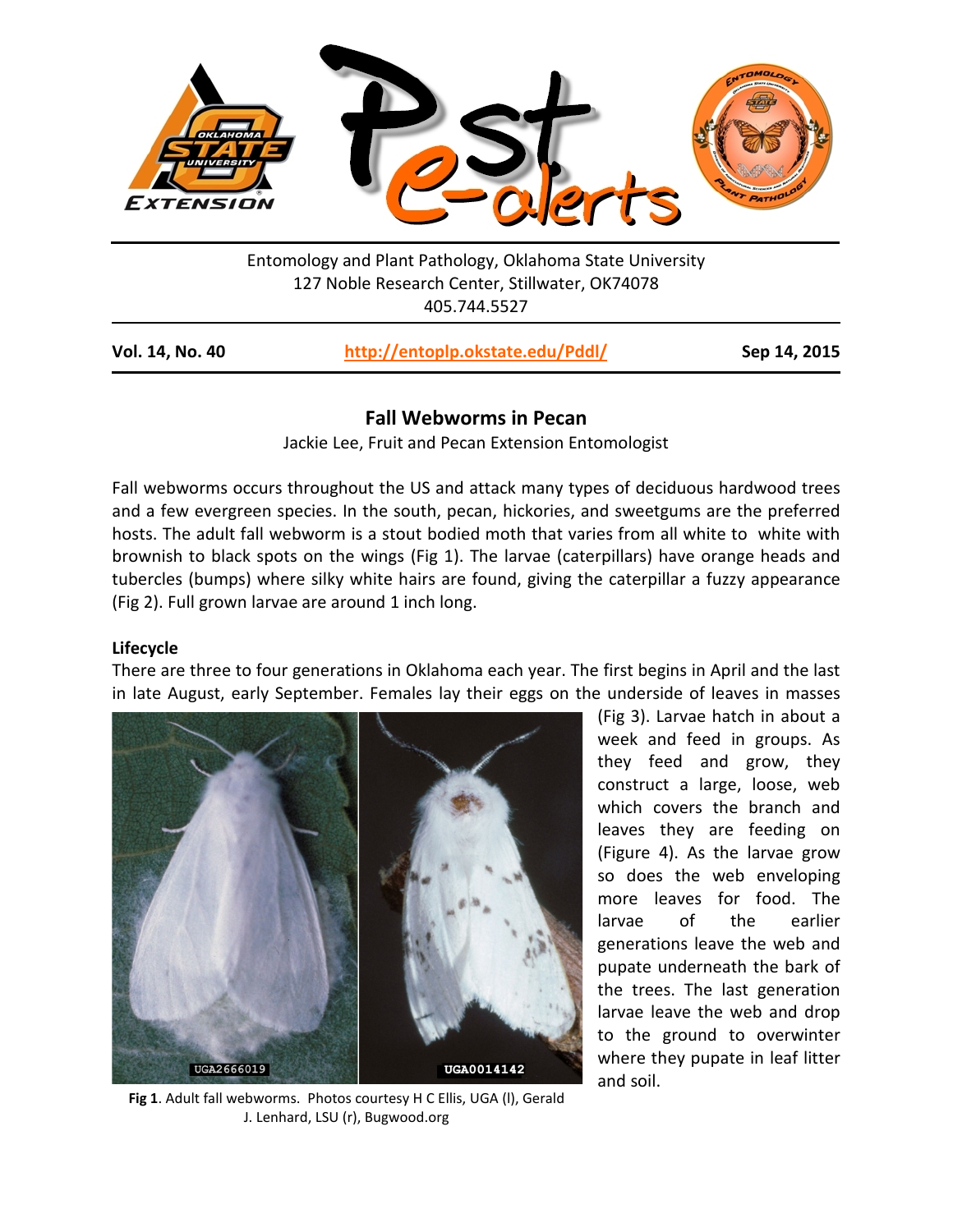#### **Damage**

The webs are an eyesore and detract from the aesthetics of an orchard or landscape. Defoliation of the leaves by the webworm can affect the current year's nut quality, and if it is extensive can reduce crop yields the following season. Younger trees are affected more than older trees by this damage. The caterpillars only feed on leaves and do not directly damage the nuts. A few webs will not cause enough defoliation to impact yield or trees. Some years Oklahoma does experience fall webworm in large numbers. The last generation in the fall is generally the only one that causes economic damage.



**Fig 3**. Fall webworm egg mass. Photo courtesy PA Dept of Conservation and Natural Resources - Forestry Archive, Bugwood.org



**Fig 2**. Fall webworm larvae. Photo courtesy Lacy L. Hyche, Auburn University, Bugwood.org

#### **Control**

Webworm is rarely a problem in orchards that manage for other pests. Sprays routinely applied for pecan nut casebearer and hickory shuckworm control the webworm also. In commercial orchards if webs are common and the potential defoliation appears unacceptable, especially if young trees are affected, spray with a product that targets caterpillar pests: *Bacillus thuringiensis* (Bt), methoxyfenozide, chlorpyrifos, or carbaryl. Apply the insecticide as a spot treatment to the web and foliage surrounding the web. The web must be soaked by the insecticide to work. Follow all instructions on insecticide label.

If there are only a few webs present in young trees these can be pruned out easily. It is much easier to control webworm when the larvae and webs are small; scout orchards and groves regularly. For more information on webworm and other pecan pests go to <http://okpecans.okstate.edu/> or [http://pecan.ipmpipe.org/.](http://pecan.ipmpipe.org/)